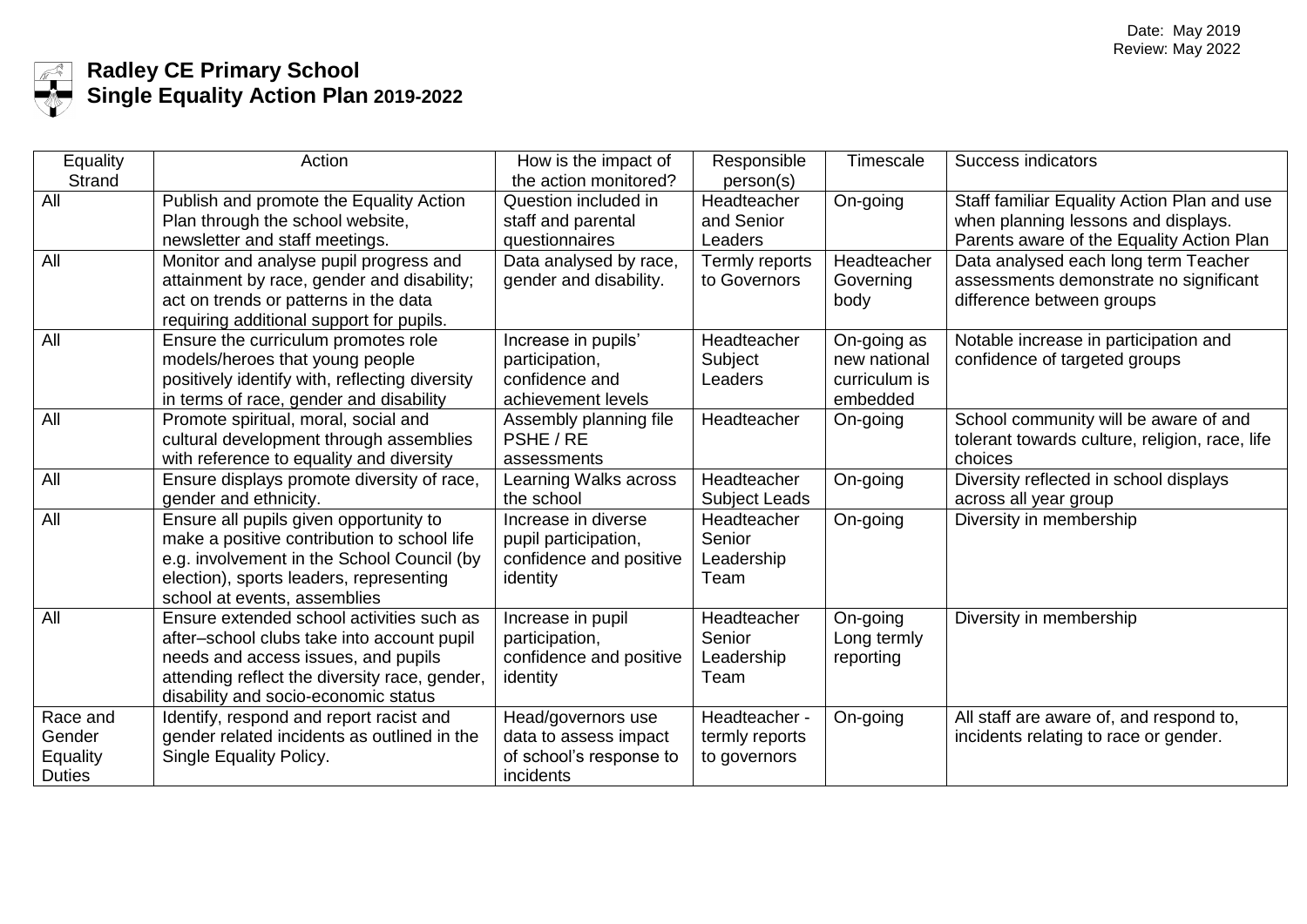|                                           |                                                                                                                                                                                                                                             |                                                                               |                                             |          | Review: May 2022                                                                                                                                                                  |
|-------------------------------------------|---------------------------------------------------------------------------------------------------------------------------------------------------------------------------------------------------------------------------------------------|-------------------------------------------------------------------------------|---------------------------------------------|----------|-----------------------------------------------------------------------------------------------------------------------------------------------------------------------------------|
| Homophobic<br><b>Bullying</b>             | Ensure the curriculum promotes different<br>types of families, role models and heroes<br>that children positively identify with, and<br>which reflect the school's diversity in terms<br>of race, gender and disability.                    | Increase in pupils'<br>participation,<br>confidence and<br>achievement levels | Headteacher<br>Subject<br>Leaders           | On-going | Pupils are aware of homophobic bullying.<br>Number of incidents of homophobic<br>bullying are few                                                                                 |
| Extremism                                 | Ensure all staff and governors undergo<br>Prevent training, and are aware of<br>extremism and how it can affect pupils.                                                                                                                     | Increase in staff<br>awareness and<br>confidence                              | Headteacher                                 | On-going | All staff are aware of indicators of<br>radicalisation and extremism                                                                                                              |
| <b>Extremism</b>                          | Protect pupils from extremism views,<br>including religious extremism views by<br>helping pupils have a balanced view and<br>giving coping strategies in dealing with<br>what may be external pressures through<br>assemblies, PHSE lessons | PSHE / RE<br>assessments; pupil<br>discussions                                | Headteacher<br>Senior<br>Leadership<br>Team | On-going | Pupils encouraged to and feel confident to<br>share views and be tolerant of each other.<br>All staff to monitor content of<br>conversations and identify any areas of<br>concern |
| <b>Disability</b><br><b>Equality Duty</b> | To ensure where possible that the<br>Governing Body and staff represent the<br>diversity of the school.                                                                                                                                     | Monitor applications as<br>roles become available<br>with governors           | Chair of<br>Governors                       | On-going | Membership of the Governing Body<br>evolves to reflect the diversity of the<br>school                                                                                             |
| Community<br>Cohesion                     | Celebrate cultural events throughout the<br>year to increase pupil awareness and<br>understanding of different communities.<br>Eg Diwali, Chinese New Year, Christmas                                                                       | PSHE / RE<br>assessments                                                      | PSHE and RE<br>subject leaders              | On-going | Increased awareness of different<br>communities shown in PSHE / RE<br>assessments                                                                                                 |

Date: May 2019